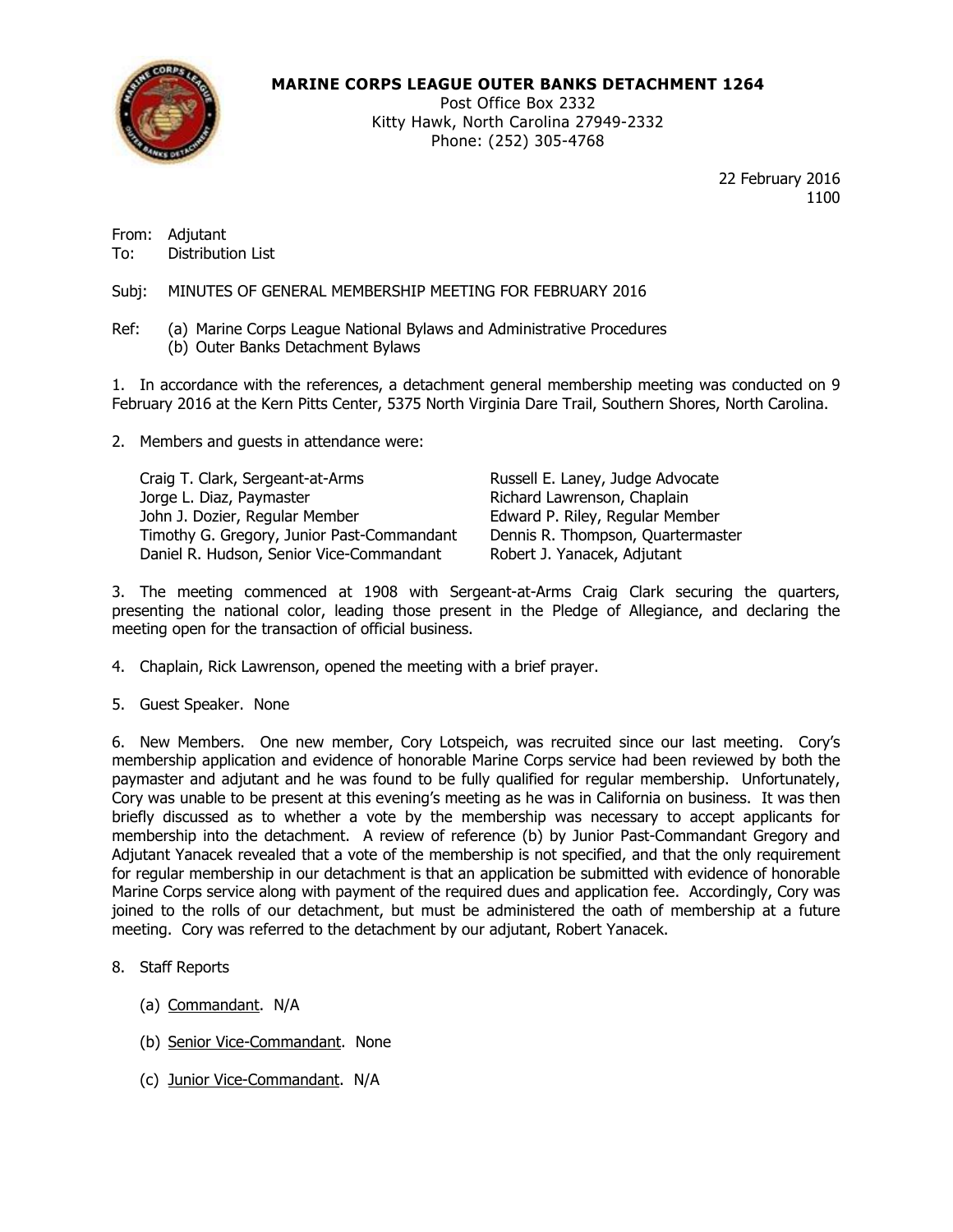#### Subj: MINUTES OF GENERAL MEMBERSHIP MEETING FOR FEBRUARY 2016

(d) Judge Advocate. Russ Laney reported that he recently attended a meeting of the Dare County Veteran's Advisory Council. At this meeting he learned that there are approximately 4,500 veterans in the county. He further learned that the veteran's information page on the Dare County website lists the local American Legion and Veteran's of Foreign Wars posts as resources for veteran's but fails to mention our detachment. Accordingly, Russ will contact the county's Department of Veteran's Services to request that contact information for our detachment be added.

## (e) Junior Past-Commandant. None

(f) Adjutant. Robert Yanacek reported that he still needs a new mailing address, phone number and e-mail address to update the detachment's muster roll for member Walter Fillmore who has moved from Corolla to Hampton Roads. Junior Past-Commandant Gregory and Pat Riley will work on this to see if we can get this information and will submit it to the adjutant if they are successful.

(g) Chaplain. Rick Lawrenson reported that he recently responded to a structure fire that consumed the home of a local Marine. This Marine is a long-time resident of the Outer Banks and sadly, he lost everything he owned in the fire. Rick continued, informing those present that this Marine is living temporally with his son, and that he has already received some assistance from various organizations, including the American Red Cross. Additional efforts to assist this man are underway and Chaplain Lawrenson will continue to monitor the situation and assist as necessary.

(h) Paymaster. Jorge Diaz provided a detailed report of the income and expenditures since our last meeting as well as the detachment's current account balance. His report was examined and no discrepancies were noted. Paymaster Diaz also reported that an audit of the books, as required by reference (a) was conducted earlier in the month by Senior Vice-Commandant Hudson and Judge Advocate Laney. Jorge also reported that he received a very nice thank you letter from Nancy Messinger for the flowers that were sent to her on our behalf in late-December while she was convalescing.

(i) Quartermaster. Quartermaster Thompson reported that he will be conducting an inventory of all detachment property this month, assisted by Adjutant Yanacek. The results of the inventory will be submitted in writing to the paymaster and presented to the membership during the March general membership meeting.

- (i) Sergeant-at-Arms. None
- (k) Toys for Tots Liaison. N/A
- 9. Old Business
	- (a) Awards Presentation. None

(b) Recruiting and Retention. Paymaster Diaz reported that we currently have 35 members on the roles, 32 of which whose dues are paid-in-full. Adjutant, Robert Yanacek reported that during the past month he sent letters to two prospects, inviting them to attend our meeting and join our detachment. This effort has not yielded results as of yet, as evidenced by the fact that neither was present at the meeting. During the past month no detachment recruiting posters were placed in our local area.

(c) Pending Detachment Grants. All pending detachment grants have been received and deposited into the detachment account. Although we have no grants pending at this time, Robert Yanacek reported that he expects to be submitting a new grant application request to the Walmart Foundation sometime before our next meeting.

(d) Sickbay. Judge Advocate, Russ Laney reported that Larry Czernik recently underwent major knee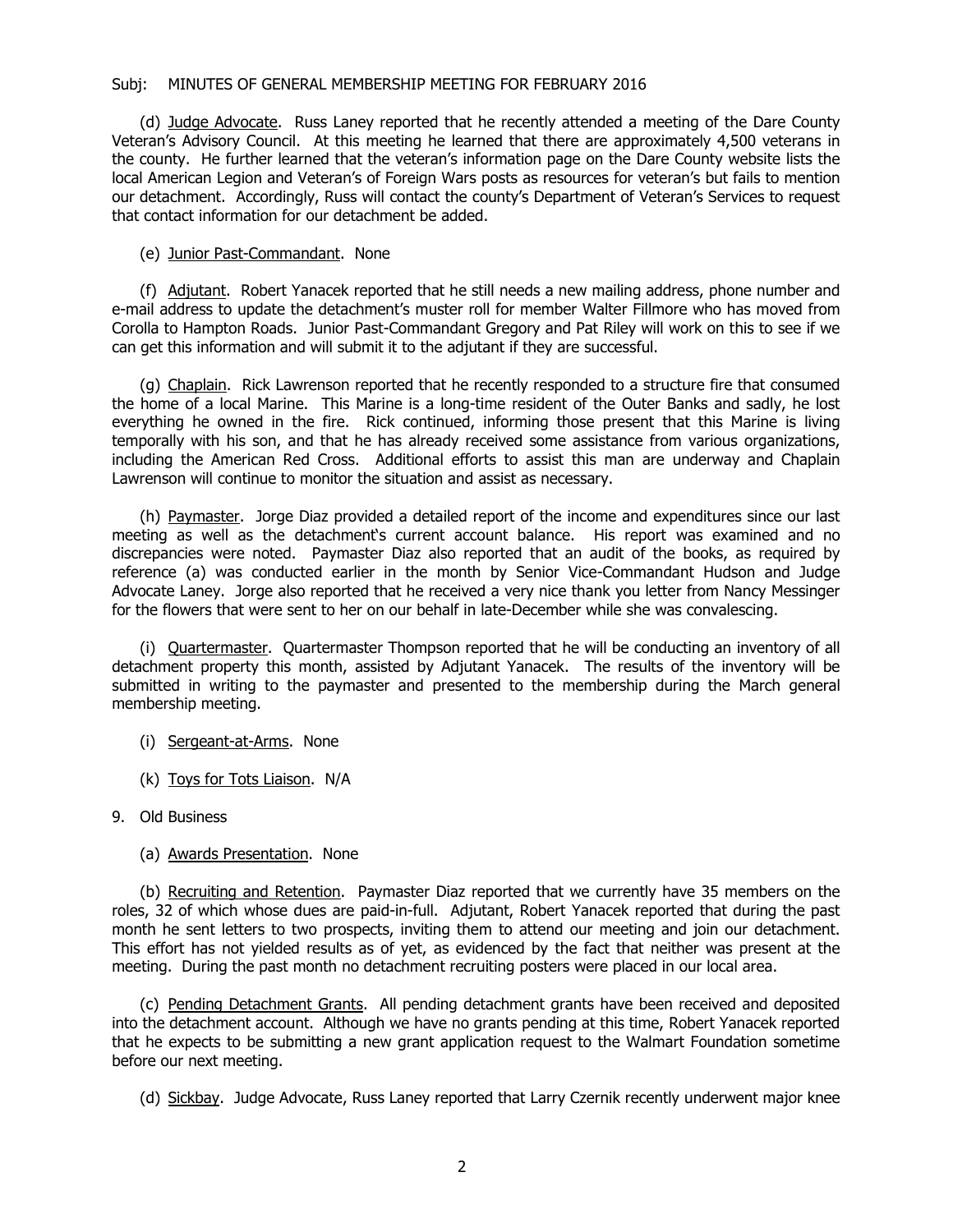surgery. Russ stopped by and visited with Larry and reported that he is recovering well from the surgery. Russ concluded by adding that Larry had intended to make this evening's meeting however, at the last minute, Larry felt too sore to leave his quarters.

(e) Website and Marketing. Adjutant, Robert Yanacek reported that work on marketing our detachment on the internet continues. He recently added a business listing of our detachment as a nonprofit organization with Google. This listing is available now to anyone who searches for information about the Marine Corps League on the Outer Banks. The listing includes a map to our meeting location, our phone number, and links to our website. With regards to our website, Robert reported that it is upto-date and provides excellent resources and information to both desktop and mobile visitors.

(f) Social Activity. Adjutant, Robert Yanacek reported that on 2 February, he and nine members and guests attended the free breakfast social offered to veterans at the Jolly Roger restaurant in Kill Devil Hills. Robert added that everyone in attendance enjoyed both the food and company. Next month's breakfast social will be on 1 March 2016 at 0900. All hands are invited and encouraged to attend.

(g) Change of Meeting Date. Adjutant Yanacek reminded everyone that the meeting for the month of March has been changed from the second Tuesday of the month to 22 March 2016 as our meeting facility is needed for business by the Town of Southern Shores. The meeting time on this date remains 1900. During April, we will resume our meeting on the regularly scheduled second Tuesday of the month. Per the instruction of Senor-Vice Commandant Hudson, Adjutant Yanacek will e-mail two reminders to all hands of this change: the first just prior to our normal meeting date, and; the second just prior to 22 March 2016.

(h) Saint Patrick's Day Parade. Junior-Past Commandant Gregory reminded everyone that the annual Saint Patrick's Day Parade will be held on Sunday, 13 March 2016. The parade begins at 1300. Detachment members wishing to participate will meet at the American Legion post in Kill Devil Hills at noon, and will be transported to the parade's starting point location in Nags Head. Tim also indicated that those unable to walk the mile-long parade route will be afforded the opportunity to ride in a vehicle. A brief show of hands requested by the adjutant indicated that at least six of our members will be participating. Senior Vice-Commandant Hudson then instructed the adjutant to submit e-mail notification to our members about attending this event. As a logistical note, Sergeant-at-Arms Clark retrieved the detachment parade banner from the gear locker in our facility following the meeting and will ensure that it is at the American Legion post on the designated date.

#### 10. New Business

(a) Marine in Need. Chaplain Lawrenson motioned that the detachment provide assistance in the form of a donation to the Marine in need that he reported in paragraph 8(g), above. All present expressed support for this and discussion ensued regarding an appropriate amount. Junior-Past Commandant Gregory indicated that in the past we normally limit these donations to not more than \$200 due to our limited budget. In light of that, Chaplain Lawrenson amended his motion to provide assistance in the amount of \$200. Rick's motion was seconded, voted on, and approved without dissent. Senior Vice-Commandant Hudson then directed the paymaster to draft the approved funds and provide them to Chaplain Lawrenson for delivery to the Marine in need. This instruction was carried-out following the conclusion of the meeting.

(b) Recruiting Collateral Material. During last month's meeting it was discussed that that the detachment needs to increase our recruiting efforts. One idea brought up was an informational and promotional brochure that could be offered to the public and prospective members outlining our organization and its community efforts. Acting on that input, Adjutant Yanacek drafted an informational and promotional brochure in tri-fold format and presented it to those present. The consensus was that this would certainly be a useful tool in aiding our recruiting and promotional efforts. Robert reported that